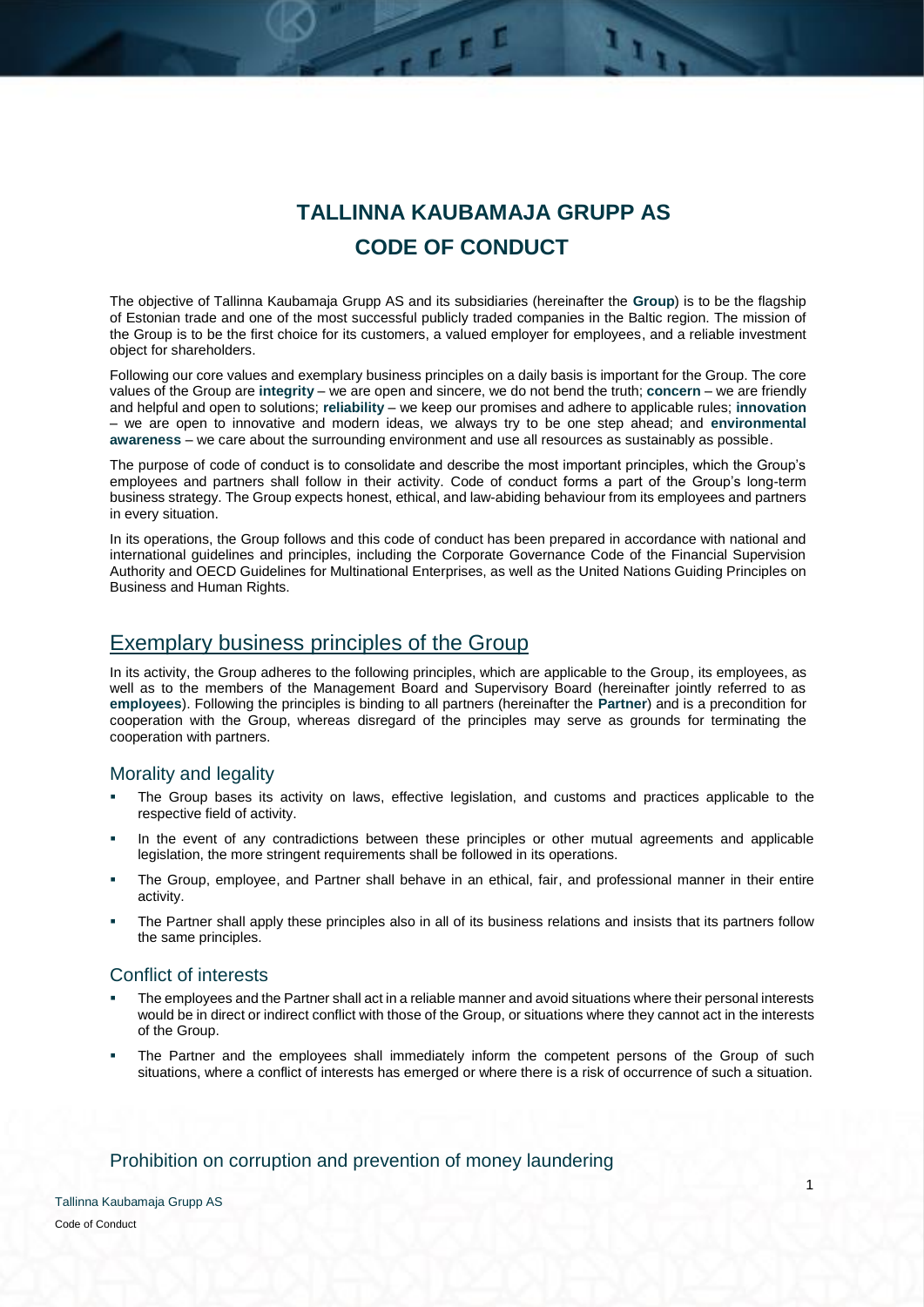The Group, employees, and Partner implement zero tolerance for all forms of corruption, including bribery, frauds or any other prohibited business practices, and follow this in all of their activities. It is prohibited to make use of the official position in any activity for the purpose of receiving personal gain or for giving unfair advantage to a third party or do any other favours.

 $\overline{\mathbf{u}^{\mathbf{t}}\mathbf{u}}$ 

IT.

- The purpose of giving and receiving gifts and providing mutual hospitality in bilateral relationships is solely aimed at developing friendly employment relationships and not at achieving preferential treatment or action by someone. When giving and receiving gifts or providing hospitality, the effective legislation and the more specific internal regulations shall be followed and situations, where it could be interpreted as illegal or suspicious activity, must be avoided at any cost. In the case of suspicions about the appropriateness of gifts and hospitality, the employees should always consult their line manager and prefer not giving or receiving the gift or hospitality.
- The Group, employee, and Partner strongly oppose all forms of money laundering and apply every measure to prevent using financial transactions for money laundering.

#### Confidentiality and handling of inside information

- The Group, the employees and the Partner consider as confidential or as a business secret an information which is not, as a body or in the precise configuration and assembly of its components, generally known among or readily accessible to persons within the circles that normally deal with the kind of information in question; has commercial value because it is secret; and has been subject to reasonable measures under the circumstances, by the person lawfully in control of the information, to keep it secret.
- When communicating with competitors, the Group, the employees and the Partner will refrain from discussing confidential information and will not use any unauthorized means or methods to obtain business secrets or other confidential information of the competitors.
- The Partner and the employees shall maintain and forward confidential information in a secure and secret manner and abstain from misusing the inside information that they have become aware of. Whereas, inside information is deemed to be undisclosed precise information pertaining directly or indirectly to Tallinna Kaubamaja Grupp AS or its share and which, if disclosed, would likely have a significant effect on the price of the share. The Group considers as confidential the business secrets and other protected information of the companies of the Group concerning the company's activity, technology, tools, financial condition, contracts, customers, suppliers, partners, or pricing.
- The Partner and the employees shall consider in their operations that as a publicly traded company, the Group must adhere to the rules of NASDAQ Tallinn (the Tallinn Stock Exchange) on disclosing price-sensitive inside information. In relation to this, the Group has established mandatory internal rules for the employees. The Partner shall follow the requirements on preserving and disclosing the inside information and on the transactions made on the basis of inside information.
- The Partner shall ensure that keeping the confidential information of the Group in all of its contractual relationships is covered with a confidentiality obligation and the respective obligation applies to all of its employees and partners.

#### Supporting free competition

- The Group, employee, and Partner always support free and fair competition in their activity, precluding the prevention, limitation, or restriction of free competition in economic activities.
- The Partner and employees follow the competition rules and do not enter into illegal agreements or act in concert with anyone in a manner that would restrict free competition.

#### Social responsibility

- All persons are treated equally and internationally accepted human rights are followed in the activity. No group or individual is discriminated against based on any reason, including gender, age, race, sexual orientation, nationality, ethnic origin, disability, political beliefs, membership in associations, or religious beliefs.
- The Group and the Partner fully support the personal and professional development of employees, ensuring conformity of working conditions to local legislation, and providing them with a safe and healthy work environment.

#### Environmental awareness

- The Group, employees, and Partner are sustainable in their activity and always attempt to adhere to the principle of not damaging the environment.
- The Group, employees, and Partner consider important and support in their activity recovery, sustainable consumption habits, including saving of electricity, water, and heating, as well as implement comprehensive environmental measures in their activity.